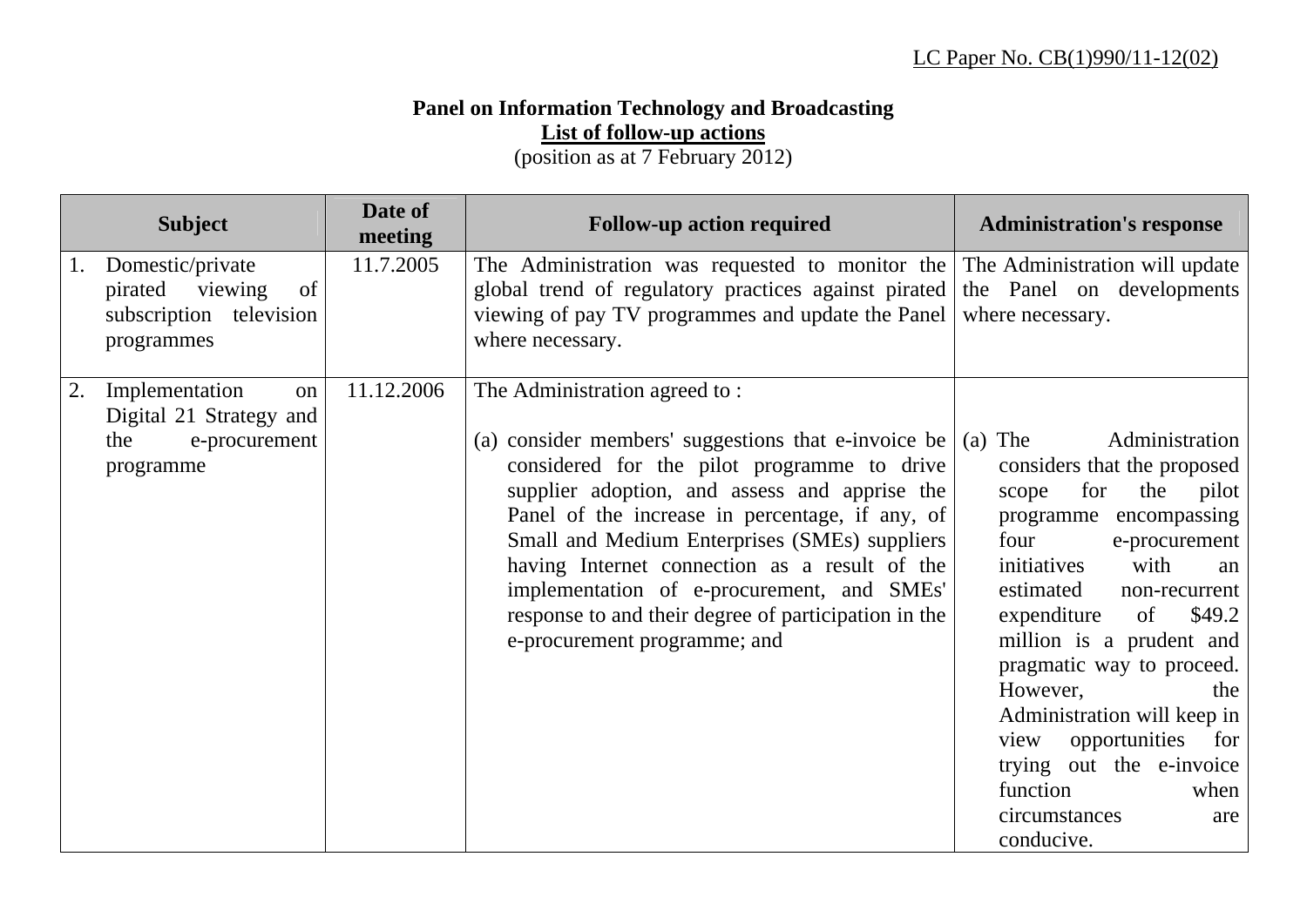| <b>Subject</b>                                                                                                                                                                                        | Date of<br>meeting | <b>Follow-up action required</b>                                                                                                                                                                                                                                                                                                                                                       | <b>Administration's response</b>                                                                                                                                                                                                                                                                                                                                  |
|-------------------------------------------------------------------------------------------------------------------------------------------------------------------------------------------------------|--------------------|----------------------------------------------------------------------------------------------------------------------------------------------------------------------------------------------------------------------------------------------------------------------------------------------------------------------------------------------------------------------------------------|-------------------------------------------------------------------------------------------------------------------------------------------------------------------------------------------------------------------------------------------------------------------------------------------------------------------------------------------------------------------|
|                                                                                                                                                                                                       |                    | (b) assess the actual benefits of the e-procurement<br>pilot programme against the benefits listed in<br>paragraph 12 of the Administration's paper (LC<br>Paper No. $CB(1)435/06-07(03)$ and the extent to<br>which green procurement is adopted.                                                                                                                                     | Administration will<br>$(b)$ The<br>assess the actual benefits of<br>the e-procurement pilot<br>programme at the review<br>stage.                                                                                                                                                                                                                                 |
|                                                                                                                                                                                                       |                    |                                                                                                                                                                                                                                                                                                                                                                                        | With the progressive rollout of<br>the pilot e-procurement system,<br>Administration<br>the<br>has<br>completed a post pilot review<br>of the programme. A study<br>e-invoice<br>was<br>also<br>on<br>The<br>completed.<br>Administration will update the<br>Panel in April 2012 on the<br>outcome of the review and<br>study on (a), (b) and the way<br>forward. |
| 3.<br>Issues relating to the<br>editorial independence<br>of Radio Television<br>Hong Kong and the<br>of<br>yardsticks<br>the<br><b>Broadcasting Authority</b><br>in<br>(BA)<br>imposing<br>sanctions | 12.3.2007          | The Administration was requested to review:<br>(a) the mechanism for appointing members to BA (or<br>unified<br>regulator,<br>i.e.<br>the<br>the<br>new<br>Communications Authority), including the criteria<br>for appointment and composition of membership,<br>with a view to bringing in more talents with<br>backgrounds<br>different<br>enhance<br>to<br>representativeness; and | The Administration to take<br>note and follow up.                                                                                                                                                                                                                                                                                                                 |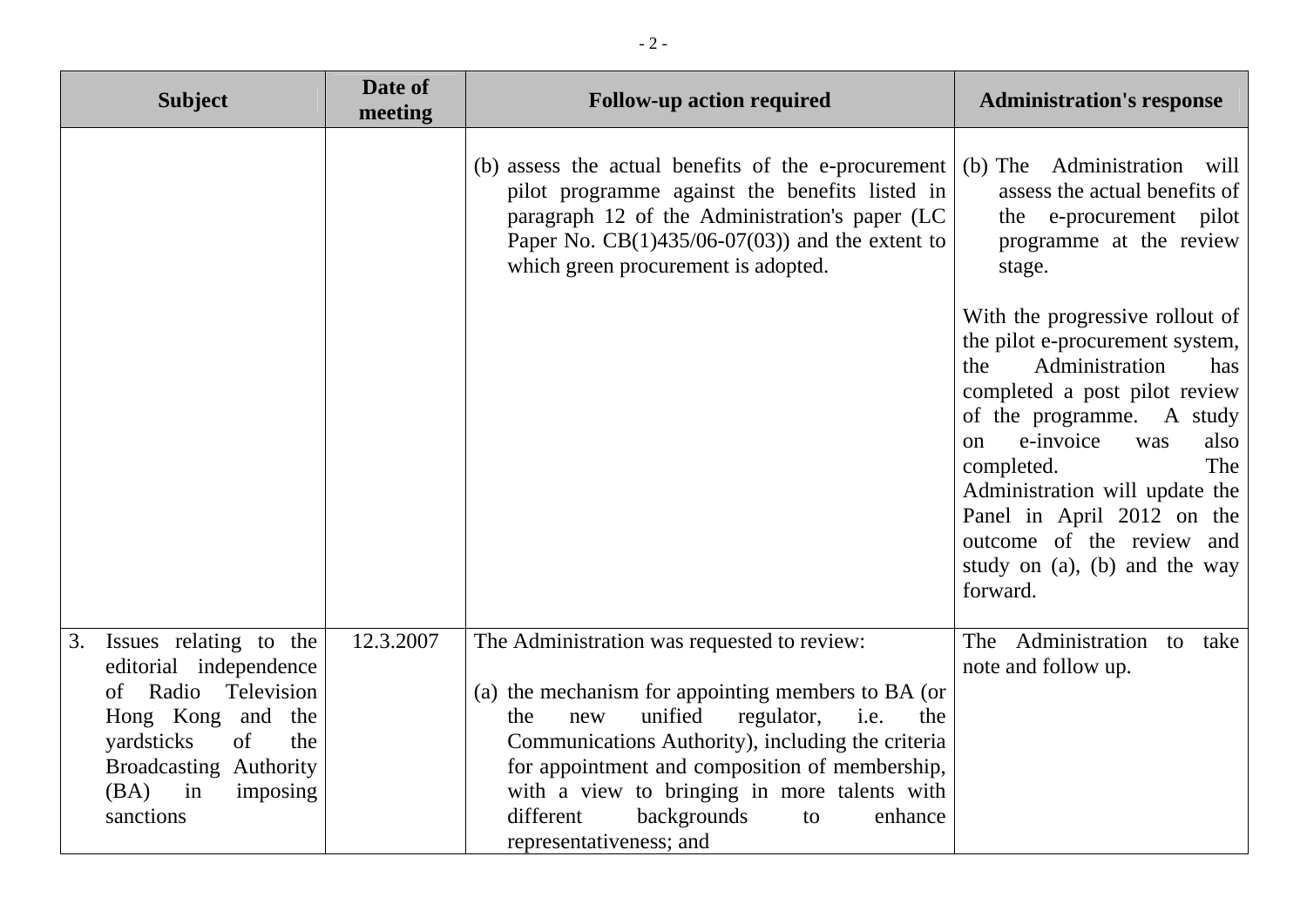| <b>Subject</b>                                                                                                           | Date of<br>meeting     | <b>Follow-up action required</b>                                                                                                                                                                                                                                                                                                                                                                                                                                                                                                                                                                                                                                                        | <b>Administration's response</b>                                                                                                                                                       |
|--------------------------------------------------------------------------------------------------------------------------|------------------------|-----------------------------------------------------------------------------------------------------------------------------------------------------------------------------------------------------------------------------------------------------------------------------------------------------------------------------------------------------------------------------------------------------------------------------------------------------------------------------------------------------------------------------------------------------------------------------------------------------------------------------------------------------------------------------------------|----------------------------------------------------------------------------------------------------------------------------------------------------------------------------------------|
|                                                                                                                          |                        | (b) the yardsticks of BA in imposing sanctions.                                                                                                                                                                                                                                                                                                                                                                                                                                                                                                                                                                                                                                         |                                                                                                                                                                                        |
| in<br>Progress<br>the<br>4.<br>of<br>implementation<br>digital<br>terrestrial<br>television broadcasting<br>in Hong Kong | 11.6.2007              | The Administration was requested to provide an<br>estimate on the economic benefits arising from the<br>analogue switch-off in due course.                                                                                                                                                                                                                                                                                                                                                                                                                                                                                                                                              | The Administration to provide<br>the information at a later stage<br>when it has conducted further<br>market and technical studies to<br>for<br>analogue<br>plan<br>the<br>switch-off. |
| Review<br>of<br>5.<br>the<br>broadcasting regulatory<br>regime                                                           | 19.2.2008<br>10.6.2008 | In the light of technological and market convergence<br>the electronic communications sector, the<br>in<br>boundaries<br>telecommunications,<br>between<br>broadcasting and information technology are blurring.<br>Some old concepts adopted for the regulation of<br>broadcasting may become obsolete in the converging<br>environment. Just like other jurisdictions, Hong<br>Kong needs to update the regulatory regime in the<br>light of the latest technological and market<br>developments to ensure that its framework remains<br>conducive to the further development of the<br>broadcasting industry in particular and the electronic<br>communications industry in general. | The Administration will update<br>the Panel on developments in<br>due course.                                                                                                          |
| <b>Briefing</b><br>the<br>6.<br>by<br>Secretary<br>for<br>Commerce<br>and<br>Economic<br>Development<br>on               | 20.10.2009             | The Administration undertook to provide an update<br>report on the progress made in providing more<br>business opportunities for local small and medium<br>enterprises in the information technology sector under<br>the overall Government procurement policy and the                                                                                                                                                                                                                                                                                                                                                                                                                  | Administration<br>The<br>will<br>continue to explore room for<br>flexibility and provide<br>an<br>update to the Panel when there<br>is new development.                                |